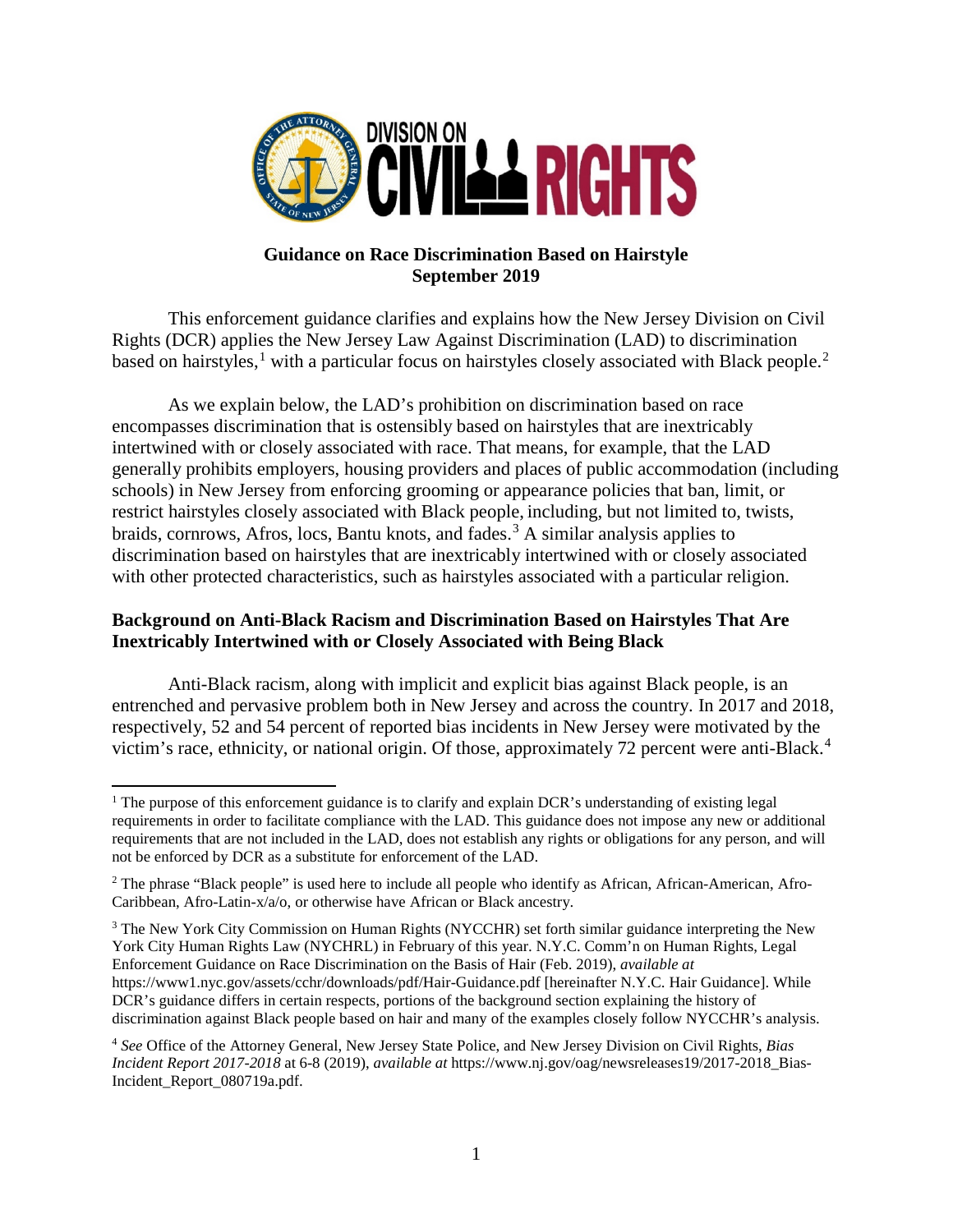While anti-Black racism can take many forms, one form of persistent anti-Black racism is discrimination against Black people based on hairstyles that are inextricably intertwined or closely associated with being Black. Historically, that discrimination has been rooted in white, European standards of beauty, and the accompanying stereotypical view that traditionally Black hairstyles are "unprofessional" or "unkempt."<sup>[5](#page-1-0)</sup>

While Black people can have a wide range of hair textures, hair that naturally grows outward in thick, tight coils is most closely associated with being Black.<sup>[6](#page-1-1)</sup> Such hair texture naturally forms or can be formed into a variety of hairstyles, including, but not limited to, locs,<sup>[7](#page-1-2)</sup> cornrows, twists, braids, Afros, fades, and Bantu knots, all of which are closely associated with Black people. [8](#page-1-3)

Discrimination based on hairstyles closely associated with Black people has been all too common in our history. Many employers, schools, and other places of public accommodation have allowed traditionally white or European hairstyles, while banning, restricting, or limiting hairstyles that are closely associated with Black people.<sup>[9](#page-1-4)</sup> Black people around the country have

<span id="page-1-2"></span><sup>7</sup> This document uses the term "locs" rather than "dreadlocks" because the term "dreadlocks" comes from the word "dreadful," which is how slave traders described the hair of African slaves, which had likely naturally formed into locs during the Middle Passage. *See* Shauntae Brown White, *Releasing the Pursuit of Bouncin' and Behavin' Hair: Natural Hair as an Afrocentric Feminist Aesthetic for Beauty*, 1 Int'l J. Media & Cultural Pol. 295, 296 n.3 (2005); EEOC Compl., *supra* note 5, ¶ 20.

<span id="page-1-3"></span><sup>8</sup> The natural texture of Black hair is often conducive to locs, "which can be formed with manipulation (cultivated locs) or without (freeform locs)." Petition for Writ of Certiorari, *EEOC v. Catastrophe Mgmt. Solutions*, No. 14- 13482, at 5-6 (U.S. Apr. 4, 2018), *available at* https://www.naacpldf.org/files/about-us/CMS%20- %20Cert%20Petition%20FINAL.PDF; *see* NAACP-ACLU Compl., *supra* note 6, at 5. For more on traditionally Black hairstyles, see N.Y.C. Hair Guidance, *supra* note 3, at 3-4; D. Wendy Greene, *A Multidimensional Analysis of What Not To Wear in the Workplace: Hijabs and Natural Hair*,8 F.I.U. L. Rev. 333, 347, 349, 355-56, (2013); EEOC Compl., *supra* note 5, ¶¶ 8, 19; *see also* Audrey Davis-Sivasothy, *The Science of Black Hair: A Comprehensive Guide to Textured Hair* 23, 144-52 (2011); Venessa Simpson, Note, *What's Going on Hair?: Untangling Societal Misconceptions That Stop Braids, Twists, and Dreads from Receiving Deserved Title VII Protection*, 47 Sw. L. Rev. 265, 265-66 (2017).

<span id="page-1-4"></span><sup>9</sup> N.Y.C. Hair Guidance, *supra* note 3, at 1, 4-6 & n.23; *see* D. Wendy Greene, *Splitting Hairs: The Eleventh Circuit's Take on Workplace Bans Against Black Women's Natural Hair in* EEOC v. Catastrophe Management Solutions, 71 U. Miami L. Rev. 987, 991, 1005 (2017) [hereinafter Greene, *Splitting Hairs*]; D. Wendy Greene, *Black Women Can't Have Blonde Hair … in the Workplace*, 14 J. Gender, Race & Justice, 405, 421-28 (2011).

<span id="page-1-0"></span><sup>5</sup> *See, e.g.,* First Am. Compl. ¶¶ 27, 30, *EEOC v. Catastrophe Mgmt. Solutions*, No. 1:13-cv-00476, ECF No. 21-1 (S.D. Ala. Apr. 17, 2014) [hereinafter EEOC Compl.]; Alexis M. Johnson, et al., *The "Good Hair" Study: Explicit And Implicit Attitudes Toward Black Women's Hair* 6, 9-10, 12-14, Perception Institute (Feb. 2017), *available at*  https://perception.org/wp-content/uploads/217/01/TheGood-HairStudyFindingsReport.pdf (discussing implicit bias against natural Black hairstyles); N.Y.C. Hair Guidance, *supra* note 3, at 1, 4, 10.

<span id="page-1-1"></span><sup>6</sup> *See, e.g.*, Johnson, *supra* note 5, at 2 ("Tightly coiled hair texture is distinctly tied to blackness and has been a marker of black racial identity for centuries."); Angela Onwuachi-Willig, *Another Hair Piece: Exploring New Strands of Analysis Under Title VII*, 98 Geo. L.J. 1079, 1094 (2010) ("[T]he hair of black women is not naturally straight. It is tightly coiled into tiny curls."); NAACP Legal Defense and Educational Fund, Inc. & American Civil Liberties Union, Letter to Florida Department of Education 5 (Nov. 29, 2018), *available at* https://www.aclu.org/legal-document/florida-department-education-complaint-charge-race-discrimination [hereinafter NAACP-ACLU Compl.].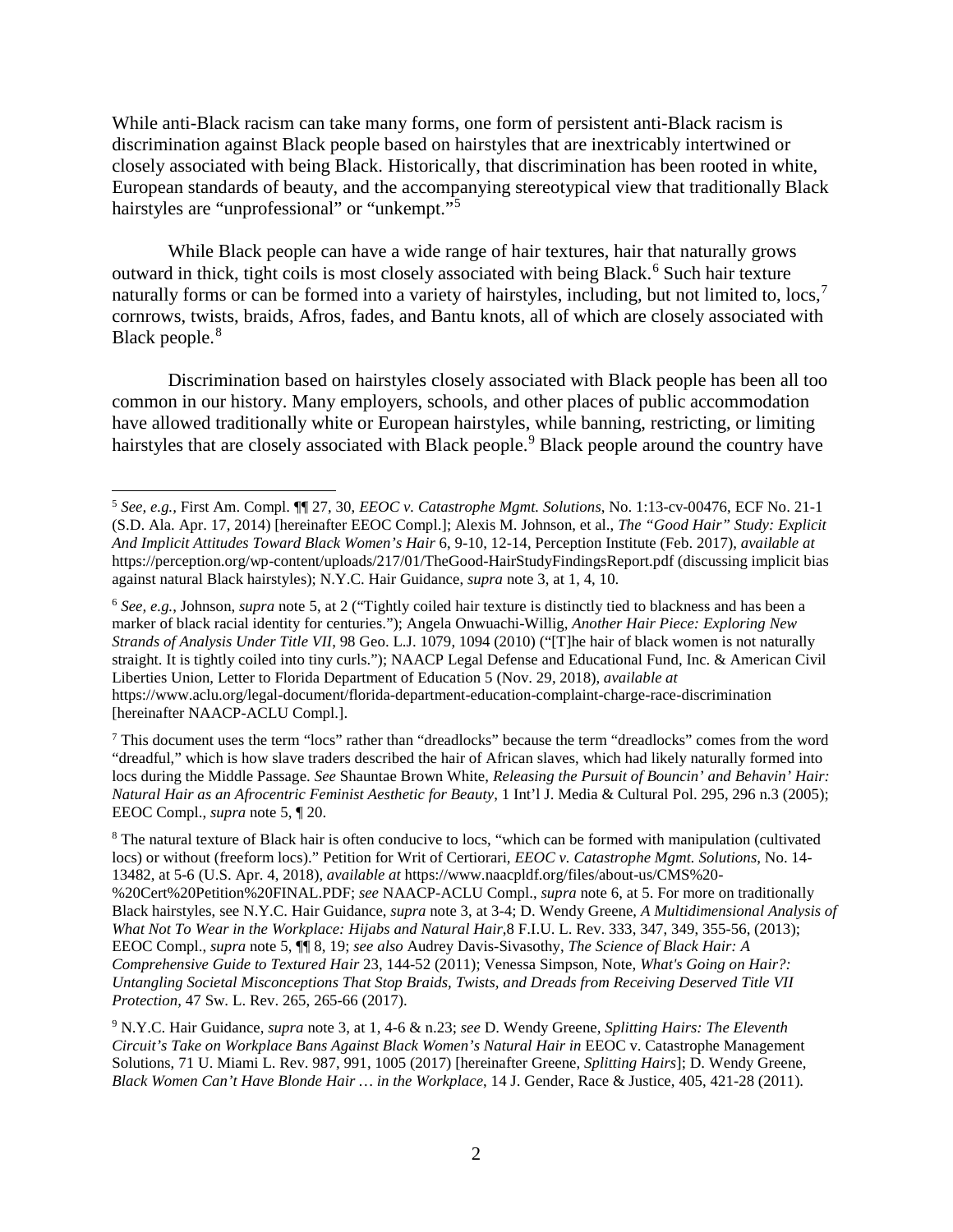thus been subjected to dignitary, psychological, physiological, and financial harm because of discrimination based on their hair.<sup>[10](#page-2-0)</sup>

For example, for years, the United States Army explicitly banned locs, referring to them as "matted" and "unkempt."<sup>[11](#page-2-1)</sup> In 2014, it added for female soldiers an "outright ban"<sup>[12](#page-2-2)</sup> on twists, as well as more specific prohibitions on those"[b]raids or cornrows" that were considered to be "unkempt or matted."<sup>[13](#page-2-3)</sup> Shortly after issuing the 2014 updates, the Army reversed some portions of the policy after complaints that it was "racially biased against black women who choose to wear their hair naturally curly rather than use heat or chemicals to straighten it."<sup>[14](#page-2-4)</sup> And it was not until 2017 that the Army retracted its prohibition on female soldiers wearing locs altogether.<sup>[15](#page-2-5)</sup>

In 2017, a Black woman who worked at Banana Republic reportedly was told by her store manager that her braids were inappropriate and "too 'urban' and 'unkempt' for [the store's] image." $16$ 

In 2018, a six-year-old child allegedly was forced to forgo a scholarship at a private school because the school would not permit him to wear locs. Locs were explicitly prohibited in the student handbook along with "Mohawks, designs, unnatural color, or unnatural designs."[17](#page-2-7)

Many policies that ban traditionally Black hairstyles while leaving traditionally white hairstyles untouched are rooted in the pervasive stereotype that Black hairstyles are somehow

 $\overline{a}$ 

<span id="page-2-4"></span><sup>14</sup> Andrew Tilghman, *Hagel Changes Hair Policy After Controversy*, Army Times (Aug. 12, 2014), https:/[/www.militarytimes.com/2014/08/12/hagel-changes-hair-policy-after-controversy/.](http://www.militarytimes.com/2014/08/12/hagel-changes-hair-policy-after-controversy/)

<span id="page-2-5"></span><sup>15</sup> Christopher Mele, *Army Lifts Ban on Dreadlocks, and Black Servicewomen Rejoice*, N.Y. Times (Feb. 10, 2017), https://www.nytimes.com/2017/02/10/us/army-ban-on-dreadlocks-black-servicewomen.html; *see* Army Regulation 670-1, Wear and Appearance of Army Uniforms and Insignia (May 25, 2017), *available at* https://history.army.mil/html/forcestruc/docs/AR670-1.pdf.

<span id="page-2-6"></span><sup>16</sup> Perrie Samotin, *A Banana Republic Employee Says She Was Told Her Box Braids Looked Too 'Urban'*, Glamour (Oct. 7, 2017), https://www.glamour.com/story/banana-republic-employee-destiny-tompkins-says-she-was-told-boxbraids-looked-too-urban.

<span id="page-2-0"></span><sup>10</sup> Greene, *Splitting Hairs*, *supra* note 9, at 1011-13 13 (citing Onwuachi-Willig, *supra* note 6, at 1112-20); *see also* EEOC Compl., *supra* note 5, ¶ 27.

<span id="page-2-1"></span><sup>11</sup> Army Regulation 670-1, Wear and Appearance of Army Uniforms and Insignia 3-4 (Feb. 3, 2005), *available at* https://fas.org/irp/doddir/army/ar670-1.pdf.

<span id="page-2-2"></span><sup>12</sup> NPR, *Army's Updated Rules on Hair Styles Tangle with Race* (Apr. 21, 2014), https://www.npr.org/2014/04/21/305477539/armys-new-rules-on-hair-styles-tangles-with-race.

<span id="page-2-3"></span><sup>13</sup> Army Regulation 670-1, Wear and Appearance of Army Uniforms and Insignia 5-6 (Mar. 31, 2014), *available at* https://www.army.mil/e2/c/downloads/337951.pdf; Helen Cooper, *Army's Ban on Some Popular Hairstyles Raises Ire of Black Female Soldiers*, N.Y. Times (Apr. 20, 2014), https://www.nytimes.com/2014/04/21/us/politics/armysban-on-some-popular-hairstyles-raises-ire-of-black-female-soldiers.html.

<span id="page-2-7"></span><sup>17</sup> NAACP-ACLU Compl., *supra* note 6, at 1-4; Mandy Velez*, 'Discriminatory': ACLU, NAACP Go After Florida School That Banned Child for Dreadlocks*, Daily Beast Nov. 30, 2018, https://www.thedailybeast.com/aclu-naacptake-on-florida-schools-discriminatory-hair-policy-after-boy-banned-for-having-locs. For other similar incidents in schools, *see* NAACP-ACLU Compl., *supra* note 6, at 6 n.22 (collecting and describing list of incidents).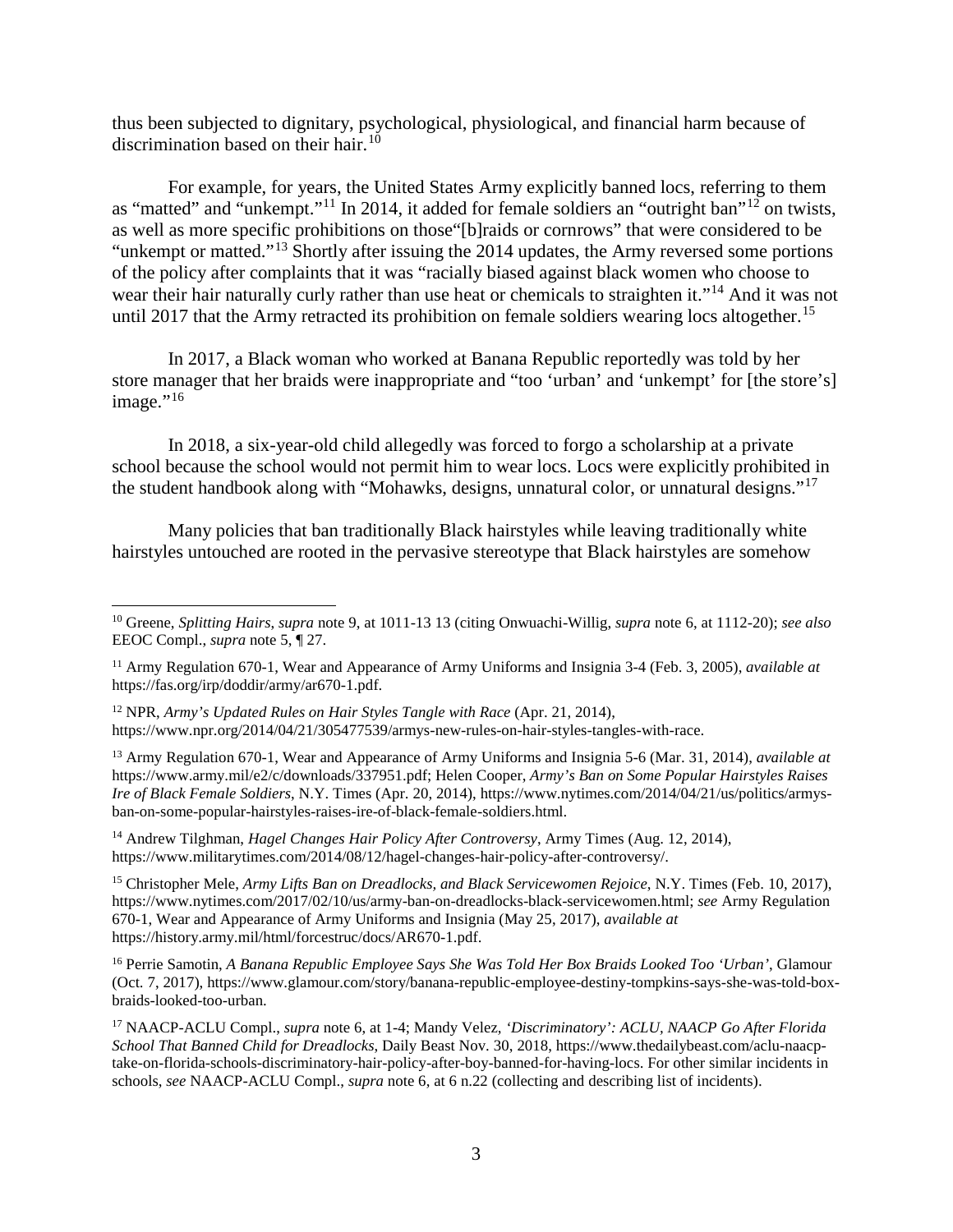"unprofessional" or "unkempt."<sup>[18](#page-3-0)</sup> And attempting to conform to racial stereotypes about what constitutes "professional" or "neat" hair can be expensive, time-consuming, dangerous, and psychologically harmful to Black people.[19](#page-3-1) Indeed, certain hair products and professional treatments that are intended to help Black people "conform" to these stereotypes can be damaging to the hair and scalp and can be acutely painful.<sup>[20](#page-3-2)</sup>

In recent years, federal, state, and local government entities have increasingly recognized that policies that discriminate against traditionally Black hairstyles, including, but not limited to, locs, cornrows, twists, braids, Afros, fades, and Bantu knots, qualify as discrimination on the basis of race.

The Equal Employment Opportunity Commission (EEOC) recognized as much nearly fifty years ago. Indeed, "one of the earliest formal Commission decisions"—from 1971— "concluded that race discrimination encompassed an employer's prohibition of Afro hairstyles."<sup>[21](#page-3-3)</sup> In that 1971 decision, the EEOC explained that "the wearing of an Afro-American" hair style by a Negro has been so appropriated as a cultural symbol by members of the Negro race as to make its suppression either an automatic badge of racial prejudice or a necessary abridgement of first amendment rights."<sup>[22](#page-3-4)</sup> The EEOC reaffirmed that position a year later.<sup>[23](#page-3-5)</sup> The Commission thus "has long recognized" that Title VII's definition of race "includes not only hair texture, but also a hairstyle that is physically or culturally linked to Black hair texture."<sup>[24](#page-3-6)</sup> That remains the EEOC's conclusion to this day; the EEOC explains on its website that "[r]ace discrimination involves treating someone … unfavorably because he/she is of a certain race or because of personal characteristics associated with race (such as hair texture ...)."<sup>[25](#page-3-7)</sup>

Some federal courts have reached similar conclusions. In 1976, the U.S. Court of Appeals for the Seventh Circuit, sitting en banc, concluded that a plaintiff successfully alleged race discrimination in an EEOC charge by explaining that her employer stated she "could never represent Blue Cross with [an] Afro."[26](#page-3-8) As the court explained, "A lay person's description of

<span id="page-3-8"></span><sup>26</sup> *Jenkins v. Blue Cross Mut. Hosp. Ins., Inc.*, 538 F.2d 164, 168 (1976); *see* Onwuachi-Willig, *supra* note 6, at 1097 (discussing *Jenkins*). Although *EEOC v. Catastrophe Management Solutions*, 852 F.3d 1018, 1021 (11th Cir. 2016),

<span id="page-3-0"></span><sup>18</sup> *See, e.g.*, N.Y.C. Hair Guidance, *supra* note 3, at 4; Onwuachi-Willig, *supra* note 6, at 1107; Greene, *Splitting Hairs*, *supra* note 9, at 990.

<span id="page-3-1"></span><sup>19</sup> N.Y.C. Hair Guidance, *supra* note 3, at 5; Onwuachi-Willig, *supra* note 6, at 1120.

<span id="page-3-2"></span><sup>20</sup> *See* Onwuachi-Willig, *supra* note 6, at 1114-20.

<span id="page-3-3"></span><sup>21</sup> Br. of the Equal Employment Opportunity Commission, *EEOC v. Catastrophe Mgmt. Solutions*, No. 14-13482 at \*26 (11th Cir. Sept. 22, 2014), *available at* 2014 WL 4795874 [hereinafter EEOC Br.].

<span id="page-3-4"></span><sup>22</sup> EEOC Dec. No. 71-2444, 1971 WL 3898, 4 Fair Empl. Prac. Cas. (BNA) 18 (1971).

<span id="page-3-5"></span><sup>23</sup> EEOC Dec. No. 72-979, 1972 WL 3999, 4 Fair Empl. Prac. Cas. (BNA) 840 (1972).

<span id="page-3-6"></span><sup>24</sup> EEOC Br., *supra* note 21, at \*26.

<span id="page-3-7"></span><sup>25</sup> U.S. Equal Employment Opportunity Commission, *Race/Color Discrimination*,

https://www.eeoc.gov/laws/types/race\_color.cfm (last visited Sept. 10, 2019); see also EEOC Compliance Manual, § 15.VII.B.5 (2006), *available at* https://www.eeoc.gov/policy/docs/race-color.html#VIIB5 ("Employers can impose neutral hairstyle rules – e.g., that hair be neat, clean, and well-groomed – as long as the rules respect racial differences in hair textures and are applied evenhandedly.").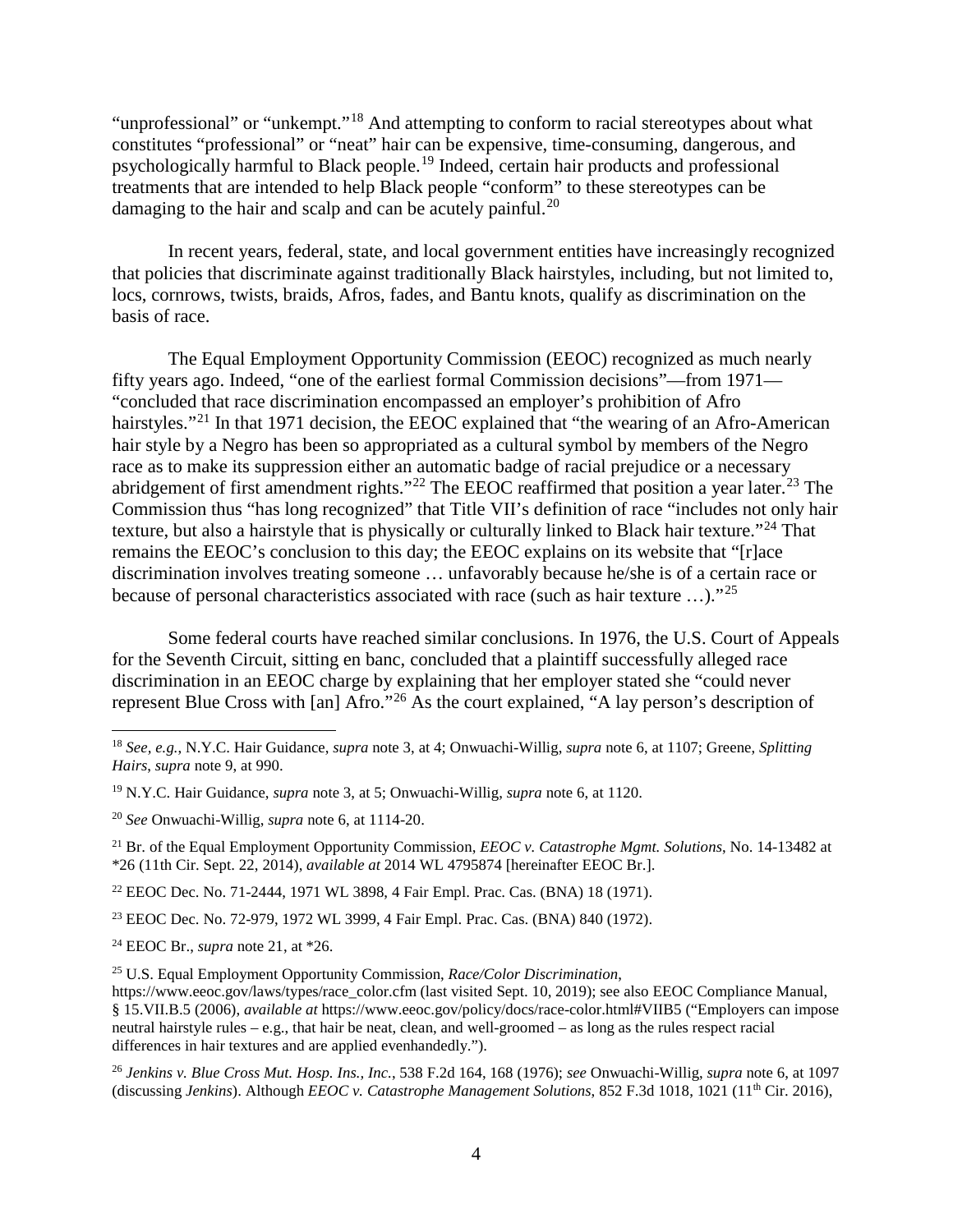racial discrimination could hardly be more explicit. The reference to the Afro hairstyle was merely the method by which the plaintiff's supervisor allegedly expressed the employer's racial discrimination."<sup>[27](#page-4-0)</sup>

More recently, the New York City Commission on Human Rights (NYCCHR) released a guidance document clarifying that, "with very few exceptions," hair policies that restrict natural hair or hairstyles associated with Black people discriminate on the basis of race and therefore are prohibited under the New York City Human Rights Law (NYCHRL).[28](#page-4-1) The guidance explained that "Black hairstyles are protected racial characteristics under the NYCHRL because they are an inherent part of Black identity."[29](#page-4-2)

Two state legislatures followed suit. In July 2019, California amended its Fair Employment and Housing Act and its Education Code to clarify that race includes "hair texture and protective hairstyles," including "braids, locks, and twists."<sup>[30](#page-4-3)</sup> The purpose of the legislation was to clarify that existing prohibitions on racial discrimination also prohibit discrimination against Black people because of hairstyles closely associated with being Black.<sup>[31](#page-4-4)</sup> New York State followed California's lead later in the same month, amending its civil rights and education laws to clarify that the existing definition of race includes "traits historically associated with race," including "hair texture and protective hairstyles" such as "braids, locks, and twists."<sup>[32](#page-4-5)</sup> And there is a similar bill currently pending before the New Jersey Legislature.<sup>[33](#page-4-6)</sup>

<span id="page-4-1"></span><sup>28</sup> N.Y.C. Hair Guidance, *supra* note 3, at 1 & n.2, 6-10.

<span id="page-4-2"></span> $^{29}$  *Id.* at 6.

 $\overline{a}$ 

<span id="page-4-6"></span><sup>33</sup> *S. 3945*/*A. 5564* (2019).

found that Title VII was not violated when a job applicant was asked to cut off her locs because locs were not an "immutable characteristic" of all black persons, the New Jersey Supreme Court has never held that only "immutable characteristics" of race are protected by the LAD and has repeatedly emphasized that in interpreting the LAD, it will not hesitate to depart "from federal precedent if a rigid application of its standards is inappropriate under the circumstances." *L.W. v. Toms River Regional Schools Bd. of Educ*., 189 N.J. 381, 405 (2007) (quoting *Lehmann v. Toyrs R Us, Inc.*, 132 N.J. 587, 600 (1993), and citing *Grigoletti v. Ortho Pharm. Corp*., 118 N.J. 89, 107 (1990)).

<span id="page-4-0"></span><sup>27</sup> *Jenkins*, 538 F.2d at 168*.*

<span id="page-4-3"></span><sup>30</sup> Creating a Respectful and Open Workplace for Natural Hair (CROWN) Act, 2019 Cal. Stat. ch. 58, *available at*  http://leginfo.legislature.ca.gov/faces/billNavClient.xhtml?bill\_id=201920200SB18.

<span id="page-4-4"></span><sup>31</sup> California Senate Judiciary Committee, Analysis of SB 188 (2019-2020 Reg. Sess.), as amended March 13, 2019, at 1 (Mar. 25, 2019), *available at*

https://leginfo.legislature.ca.gov/faces/billAnalysisClient.xhtml?bill\_id=201920200SB188 ("This bill would clarify that, for the purposes of FEHA's workplace protections against discrimination, the term "race" includes traits historically associated with race, including hair texture and protective hairstyles."); California Assembly, Floor Analysis (Senate Third Reading) of SB 188 (2019-2020 Reg. Sess.), as amended April 2, 2019, at 2 (June 21, 2019), *available at* https://leginfo.legislature.ca.gov/faces/billAnalysisClient.xhtml?bill\_id=201920200SB188 ("This bill will usefully clarify that an employment practice that discriminates against persons based on traits historically associated with race is a form of racial discrimination.").

<span id="page-4-5"></span><sup>32</sup> 2019 Laws of New York ch. 95 (passed July 12, 2019), codified at N.Y. Exec. Law § 292(37)-(38) and N.Y. Educ. L. § 11(9)-(10).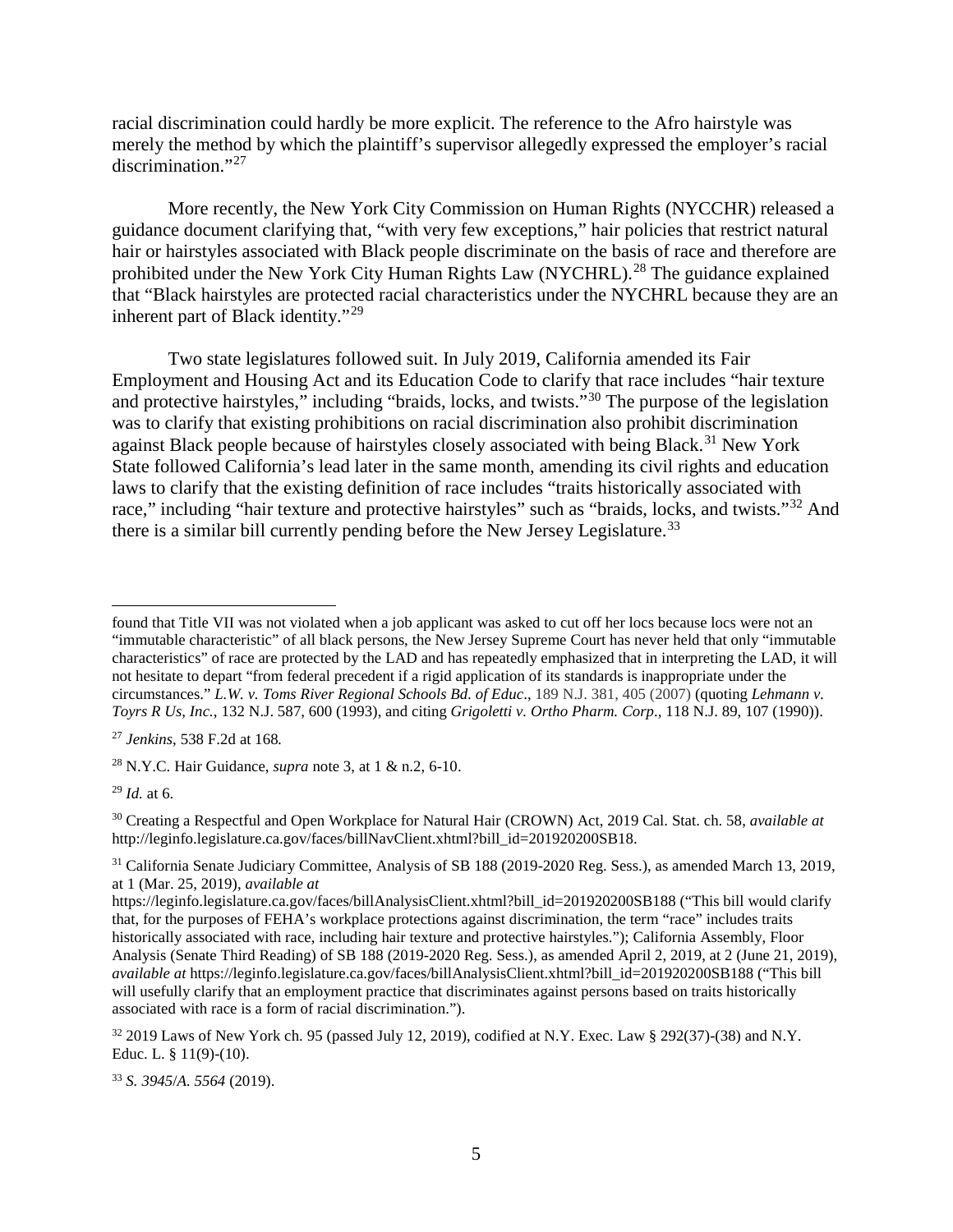## **The LAD's Prohibition on Race Discrimination Includes Discrimination Based on Hairstyles Closely Associated with Race**

The New Jersey Legislature created the New Jersey Division on Civil Rights (DCR) nearly seventy-five years ago to enforce the New Jersey Law Against Discrimination (LAD) and to "prevent and eliminate discrimination" in the State of New Jersey.<sup>[34](#page-5-0)</sup> The LAD prohibits discrimination and harassment in housing, employment, and places of public accommodations on the basis of race, religion, gender, sexual orientation, gender identity or expression, national origin, disability, and other protected characteristics.[35](#page-5-1)

The LAD prohibits discrimination in employment, housing, and places of public accommodation either as a result of disparate treatment or disparate impact. Disparate treatment occurs when a covered entity (i.e., an employer, place of public accommodation, or housing provider) takes an adverse action against a person at least in part because of their actual or perceived membership in an LAD-protected class.

Bias on the basis of race, religion, or other protected characteristics can take many forms. It can be both explicit or implicit, conscious or unconscious. The LAD not only prohibits discrimination that is explicitly based on a protected characteristic, but also discrimination that is ostensibly based on something that is inextricably intertwined or closely associated with a protected characteristic. So, for example, discrimination based on gender includes not only explicit discrimination because a person is a man or woman, but also discrimination that is based on gender stereotypes regarding how men and women should behave.[36](#page-5-2) And discrimination based on religion includes not only explicit discrimination because a person is Jewish or Muslim or Sikh, but also discrimination because of a person's religious hairstyle or religious garb.<sup>[37](#page-5-3)</sup>

Discrimination that is ostensibly based on hair can inflict the very kinds of harms and "personal hardships" that the LAD highlights as consequences of discrimination, including "economic loss; time loss; physical and emotional stress; and in some cases severe emotional trauma ... or other irreparable harm resulting from the strain of employment controversies."<sup>[38](#page-5-4)</sup>

Therefore, just as it would likely violate the LAD to refuse to hire an Orthodox Jewish man because he wears payot, or to refuse to hire a Muslim woman because she wears a hijab, or to refuse to hire a Sikh person because they wear uncut hair, it is unlawful to refuse to hire or to

 $\overline{a}$ 

<span id="page-5-0"></span><sup>34</sup> N.J.S.A. 10:5-6.

<span id="page-5-1"></span><sup>35</sup> N.J.S.A. 10:5-12.

<span id="page-5-2"></span>*<sup>36</sup> See, e.g.*, *Zalewski v. Overlook Hospital*, 300 N.J. Super, 202, 210-212 (discrimination against a man who others believed "did not behave as they perceived a male should behave" was actionable under the LAD).

<span id="page-5-3"></span><sup>37</sup> *See, e.g.*, *Tisby v. Camden Cty. Correctional Facility*, 448 N.J. Super. 241, 245-46, 249 (N.J. App. Div. 2017) (Muslim woman stated a prima facie claim under the LAD for discrimination based on religion where she alleged that she was terminated because she wore a hijab); *E.E.O.C. v. United Galaxy, Inc.*, Civ. No. 10–4987 (ES), 2013 WL 3223626, at \*6-\*7 (D.N.J. June 25, 2013) (Sikh man stated a claim under the LAD for failure to hire based on religion where he alleged that he was not hired as a sales associate because he wore a turban and maintained an unshaven beard).

<span id="page-5-4"></span><sup>38</sup> N.J.S.A. 10:5-3; *see* N.Y.C. Hair Guidance, *supra* note 3, at 5-6; Onwuachi-Willig, *supra* note 6, at 1114-20.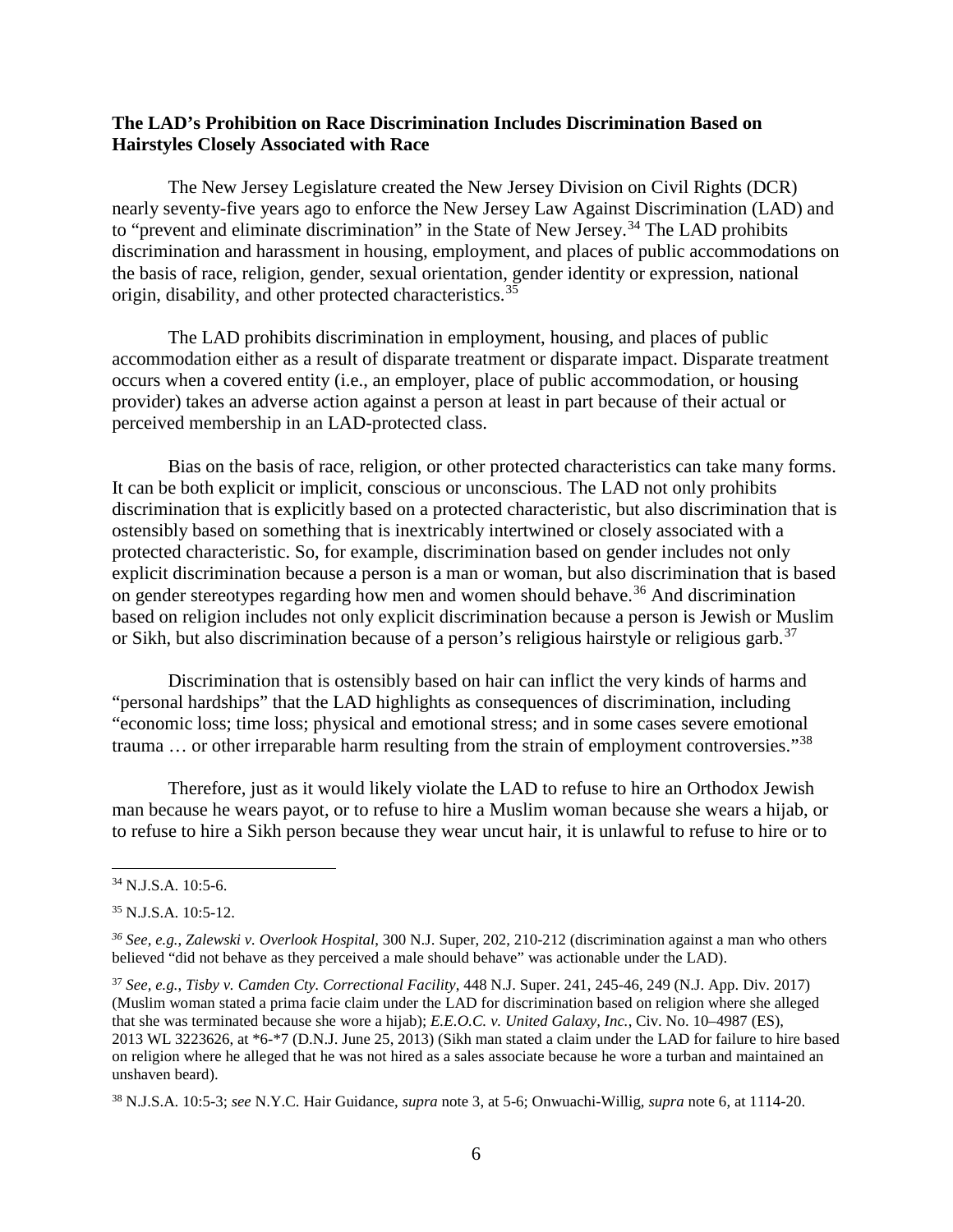otherwise treat a Black person differently because they wear their hair in a style that is closely associated with being Black.

That means that as a general matter, employers, housing providers, and places of public accommodation covered by the LAD—including schools—may not enforce grooming or appearance policies that ban, limit, or restrict hair styled into twists, braids, cornrows, Afros, locs, Bantu knots, fades, or other hairstyles closely associated with Black racial, cultural, and ethnic identity. Any policy specifically singling out such a hairstyle will generally constitute direct evidence of disparate treatment under the LAD and unlawful discrimination on the basis of race.

In addition, hair-related policies that are facially neutral—such as requirements to maintain a "professional" or "tidy" appearance—will likely violate the LAD if they are discriminatorily applied or selectively enforced against Black people, such as if Black people with shoulder-length locs or braids are told that they cannot maintain their hairstyle because it is not "tidy," whereas white people with shoulder-length hair are not told to change their hair.<sup>[39](#page-6-0)</sup> Similarly, if a retail store has a policy that only employees with a "neat and tidy appearance" may work on the sales floor, but the store uses that policy to station all employees with locs or Afros in the stockroom rather than the sales floor, the store will likely be liable for race-based discrimination under the LAD. And if a school handbook requires students to maintain "appropriate" hair and lists Black hairstyles as examples of "inappropriate" hairstyles, the school has likely violated the LAD. Such policies either explicitly or in application rest on invidious racial stereotypes that hairstyles closely associated with Black people are inherently messy, unkempt, or disorderly.

Covered entities also may not justify policies that, explicitly or in practice, ban, limit, or restrict natural hair or hairstyles associated with Black people based on a desire to project a certain "corporate image," because of concerns about "customer preference" or customer complaints, or because of speculative health or safety concerns. And any legitimate health and safety justification would need to be rooted in objective, factual evidence—not generalized assumptions—that the hairstyle in question would actually present a materially enhanced risk of harm to the wearer or to others.<sup>[40](#page-6-1)</sup> Even then, there would generally be no health and safety concerns that would justify a policy that exclusively banned, limited, or restricted natural hair or hairstyles associated with Black people. And covered entities must consider whether the legitimate health or safety risk can be eliminated or reduced by reasonable alternatives other than banning or restricting a hairstyle. In addition, less restrictive alternatives like hair ties, hairnets, and head coverings must be required without regard to race or religion. For example, if a fastfood restaurant requires cooks with hair longer than shoulder-length to wear hairnets, it cannot require only employees with long locs to wear hairnets, while allowing employees with long straight hair to wear it loose.

<span id="page-6-0"></span><sup>&</sup>lt;sup>39</sup> The Appellate Division recently applied analogous reasoning in a gender-discrimination case, explaining that "[g]rooming policies applicable to all, but not evenhandedly enforced between men and women, may disadvantage one gender over the other and violate the LAD." *Schiavo v. Marina Dist. Dev't Co.*, 442 N.J. Super. 346, 384 (2015).

<span id="page-6-1"></span><sup>40</sup> *Cf. Grande v. St. Clare's Health System,* 230 N.J. 1, 29 (2017); N.J.S.A. 10:5-12(q)(3)(a); N.J.A.C. 13:13-2.8(a).